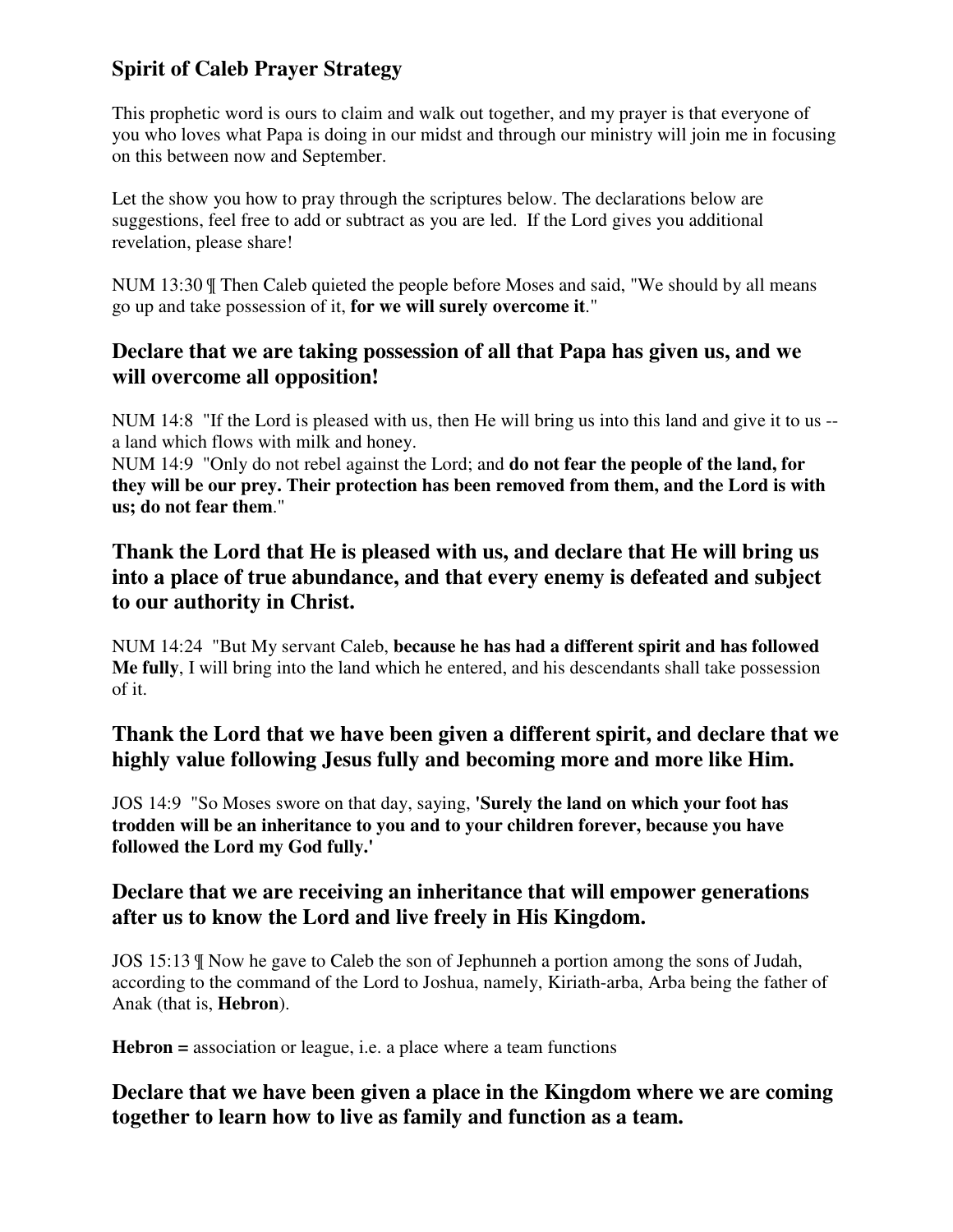JOS 15:14 Caleb **drove out** from there the three sons of **Anak**: Sheshai and Ahiman and Talmai, the children of Anak.

**Drove out** = to take possession of, to occupy, a place. This process requires that current occupants be expelled and their goods plundered, so there is freedom to do what the Lord desires. This is a spiritual maneuver that results in a natural or temporal outcome.

#### **Anak = long-necked or strong-necked, i.e. pride.**

PRO 16:18 Pride goes before destruction, And a haughty spirit before stumbling. JAM 4:6 But He gives a greater grace. Therefore it says, "God is opposed to the proud, but gives grace to the humble."

PRO 12:15 The way of a fool is right in his own eyes, But a wise man is he who listens to counsel.

PRO 14:12 There is a way which seems right to a man, But its end is the way of death.

### **Declare that we are destroying every stronghold of pride in us, and building up each other in the new nature of Christ in us.**

### **Sheshai = noble**

1. distinguished by rank or title.

2. pertaining to persons so distinguished.

3. of, belonging to, or constituting a hereditary class that has special social or political status in a country or state; of or pertaining to the aristocracy.

MAR 10:42 Calling them to Himself, Jesus said to them, "You know that those who are recognized as rulers of the Gentiles lord it over them; and their great men exercise authority over them.

MAR 10:43 "But it is not this way among you, but whoever wishes to become great among you shall be your servant;

MAR 10:44 and whoever wishes to be first among you shall be slave of all.

MAR 10:45 "For even the Son of Man did not come to be served, but to serve, and to give His life a ransom for many."

ROM 12:3  $\parallel$  For through the grace given to me I say to everyone among you not to think more highly of himself than he ought to think; but to think so as to have sound judgment, as God has allotted to each a measure of faith.

ROM 12:4 For just as we have many members in one body and all the members do not have the same function,

ROM 12:5 so we, who are many, are one body in Christ, and individually members one of another.

PHI 2:3 Do nothing from selfishness or empty conceit, but with humility of mind regard one another as more important than yourselves;

PHI 2:4 do not merely look out for your own personal interests, but also for the interests of others.

PHI 2:5 Have this attitude in yourselves which was also in Christ Jesus,

PHI 2:6 who, although He existed in the form of God, did not regard equality with God a thing to be grasped,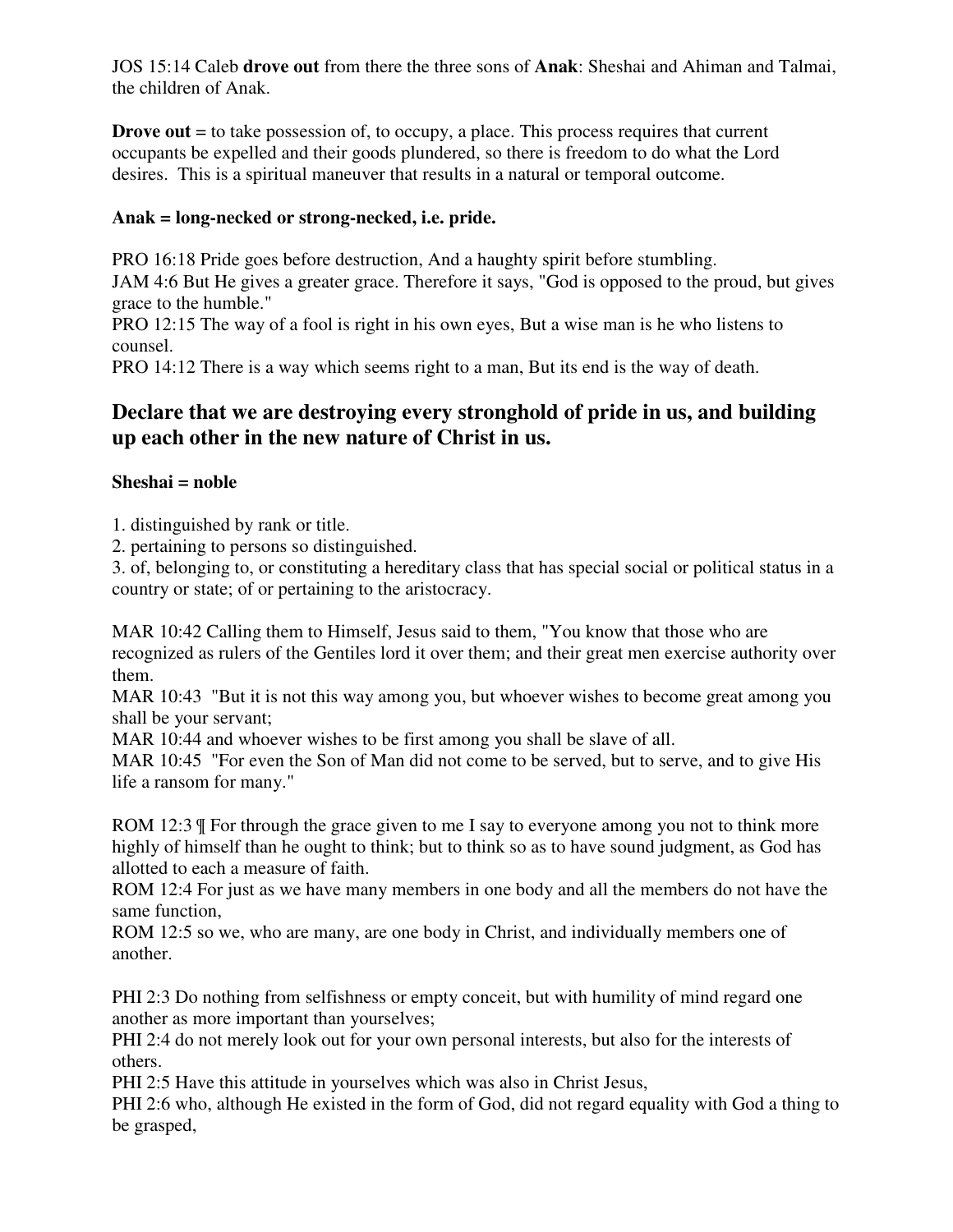PHI 2:7 but emptied Himself, taking the form of a bond-servant, and being made in the likeness of men.

PHI 2:8 Being found in appearance as a man, He humbled Himself by becoming obedient to the point of death, even death on a cross.

### **Declare that we reject every expression of hierarchy, rank, title, or postion, and freely choose to come under people to serve and empower them.**

### **Ahiman = my brother is a gift**

MAT 10:37 ¶ "He who loves father or mother more than Me is not worthy of Me; and he who loves son or daughter more than Me is not worthy of Me.

LUK 8:19 ¶ And His mother and brothers came to Him, and they were unable to get to Him because of the crowd.

LUK 8:20 And it was reported to Him, "Your mother and Your brothers are standing outside, wishing to see You."

LUK 8:21 But He answered and said to them, "My mother and My brothers are these who hear the word of God and do it."

LUK 14:26 "If anyone comes to Me, and does not hate his own father and mother and wife and children and brothers and sisters, yes, and even his own life, he cannot be My disciple.

MAR 10:28 ¶ Peter began to say to Him, "Behold, we have left everything and followed You." MAR 10:29 Jesus said, "Truly I say to you, there is no one who has left house or brothers or sisters or mother or father or children or farms, for My sake and for the gospel's sake, MAR 10:30 but that he will receive a hundred times as much now in the present age, houses and brothers and sisters and mothers and children and farms, along with persecutions; and in the age to come, eternal life.

EPH 3:14 ¶ For this reason I bow my knees before the Father, EPH 3:15 from whom every family in heaven and on earth derives its name,

# **Declare that we will allow the Lord to establish His priorities for our relationships with others. We choose to connect with each other and become the family He has ordained for us to be. We will not allow anyone to pressure or manipulate us to do what they want because of their relationship with us.**

#### **Talmai = abounding in furrows, plowman**

ECC 4:9  $\text{T}$  Two are better than one because they have a good return for their labor. ECC 4:10 For if either of them falls, the one will lift up his companion. But woe to the one who falls when there is not another to lift him up.

ECC 4:11 Furthermore, if two lie down together they keep warm, but how can one be warm alone?

ECC 4:12 And if one can overpower him who is alone, two can resist him. A cord of three strands is not quickly torn apart.

MAR 6:7  $\parallel$  And He summoned the twelve and began to send them out in pairs, and gave them authority over the unclean spirits;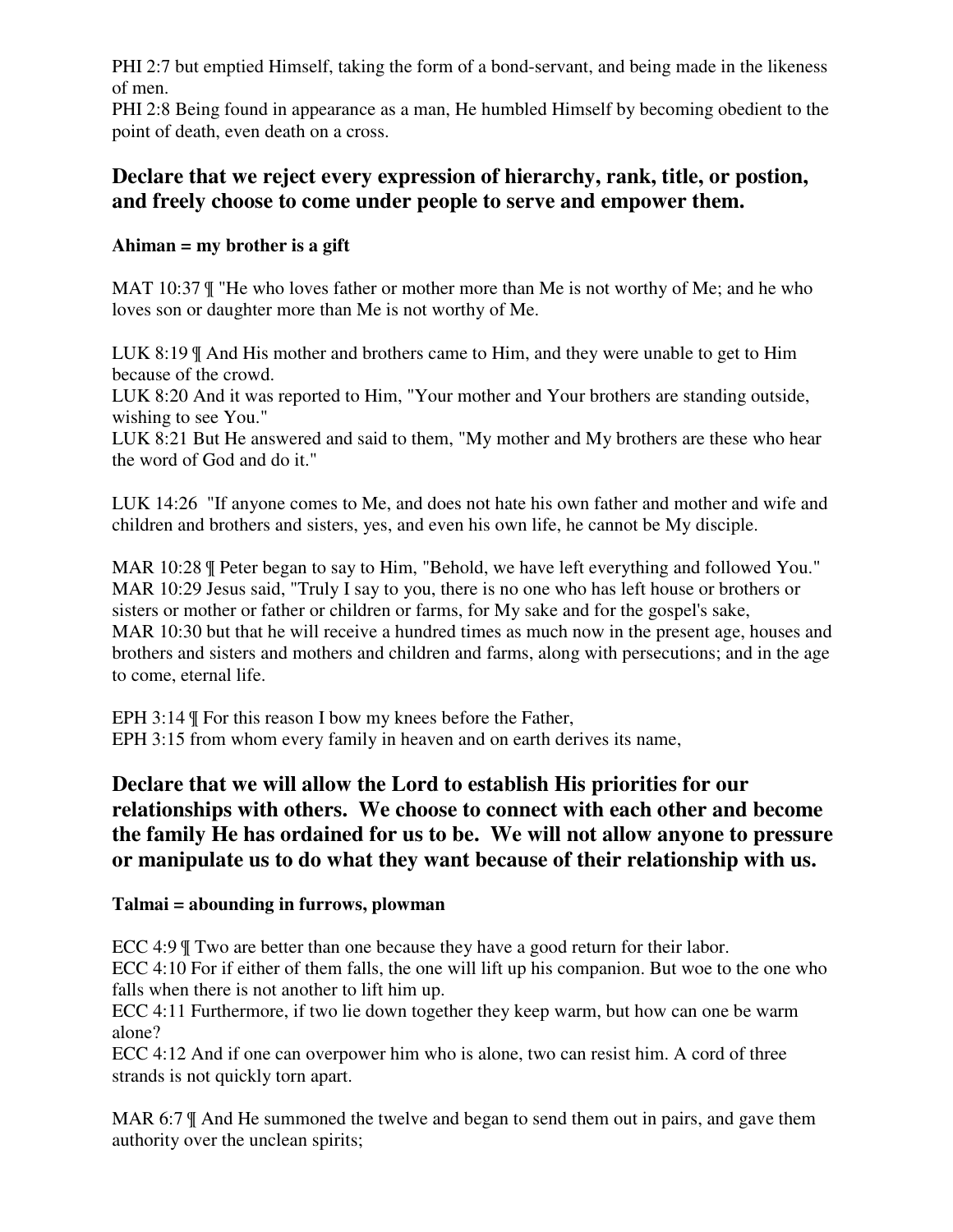LUK 10:1 Now after this the Lord appointed seventy others, and sent them in pairs ahead of Him to every city and place where He Himself was going to come.

LUK 10:38 ¶ Now as they were traveling along, He entered a village; and a woman named Martha welcomed Him into her home.

LUK 10:39 She had a sister called Mary, who was seated at the Lord's feet, listening to His word.

LUK 10:40 But Martha was distracted with all her preparations; and she came up to Him and said, "Lord, do You not care that my sister has left me to do all the serving alone? Then tell her to help me."

LUK 10:41 But the Lord answered and said to her, "Martha, Martha, you are worried and bothered about so many things;

LUK 10:42 but only one thing is necessary, for Mary has chosen the good part, which shall not be taken away from her."

# **Declare that we reject and renounce all independent spirit and isolation. As members of one another, we recognize that we are incomplete withour each other, so we will stay connected with those Papa has given us, and work together. We are those who choose to spend time with Jesus more than any task, work, function, or self-imposed responsibility.**

#### **The second possession:**

JOS 15:15 Then he went up from there against the inhabitants of Debir; now the name of Debir formerly was Kiriath-sepher.

JOS 15:16 And Caleb said, "The one who attacks Kiriath-sepher and captures it, I will give him Achsah my daughter as a wife."

JOS 15:17 Othniel the son of Kenaz, the brother of Caleb, captured it; so he gave him Achsah his daughter as a wife.

**Othniel** = lion of God. Represents our royalty, and our powerful anointing to pursue and obtain the following:

**Debir** = inmost recess (holy of holies in the temple), oracle. A sanctuary where the voice of the Lord is heard, and from which His prophetic word is proclaimed

**Kiriath-sepher** = city of books. A place where people go to learn or be trained.

**Declare that we are establishing a place where Papa's kids can find intimacy with Him, hear His voice, and become carriers of His Presence and His Word. We are establshing a place where His kids will learn who they are in Christ, get trained in what they are created to do, and released to be world-changers for His glory.** 

#### **Blessing our sons & daughters (the next generations):**

JOS 15:18 It came about that when she came to him, she persuaded him to ask her father for a field. So she alighted from the donkey, and Caleb said to her, "What do you want?" JOS 15:19 Then she said, "**Give me a blessing**; since you have given me the land of the Negev, give me also springs of water." **So he gave her the upper springs and the lower springs.**